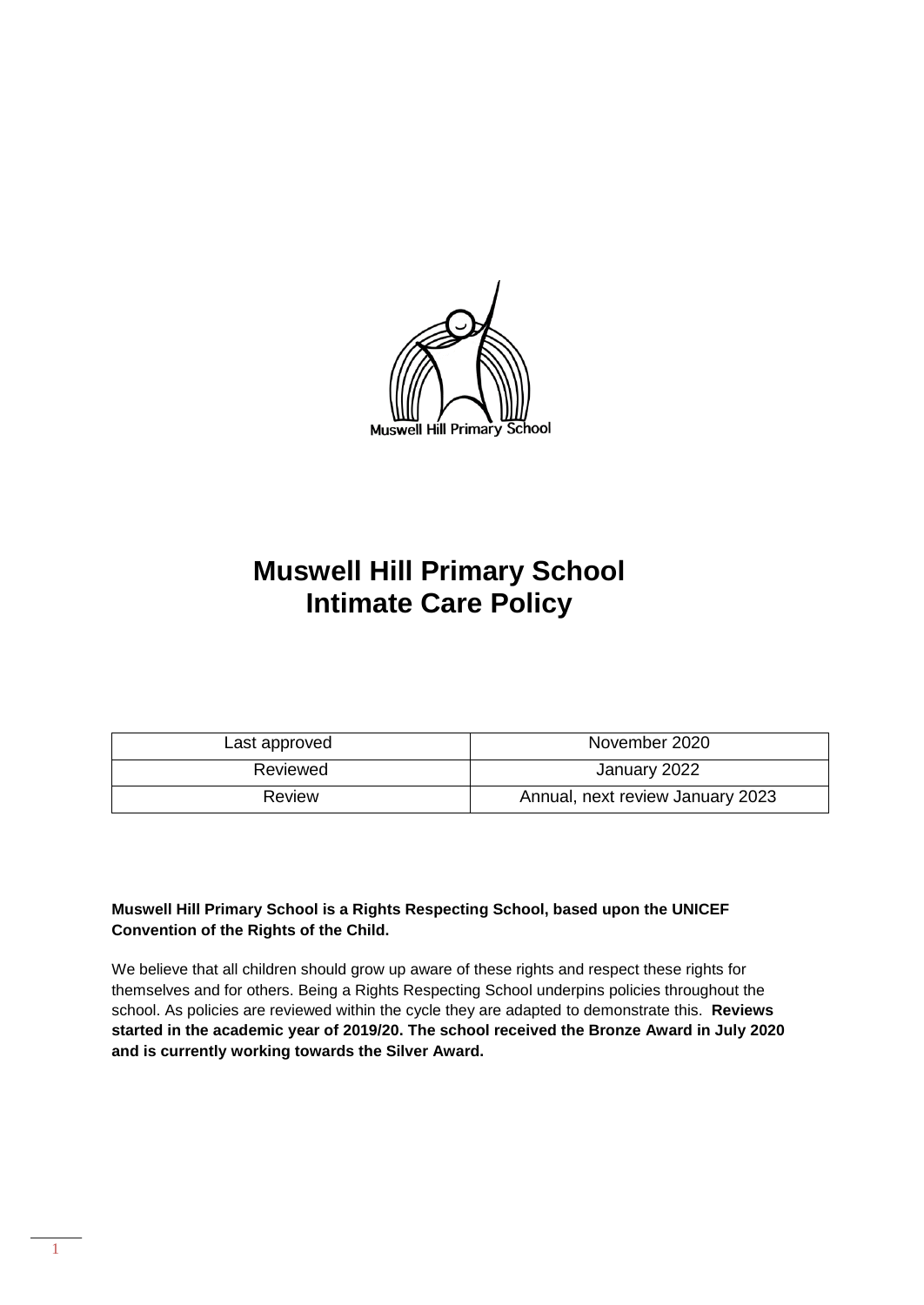# **Contents**

|                                                                                                                                                                                                           | page 3            |
|-----------------------------------------------------------------------------------------------------------------------------------------------------------------------------------------------------------|-------------------|
|                                                                                                                                                                                                           | page 3            |
|                                                                                                                                                                                                           | page 4            |
|                                                                                                                                                                                                           | page 4            |
| i. Seeking parental permission<br>ii. Creating an intimate care plan<br>iii. Sharing information                                                                                                          | page 4            |
| i. Which staff will be responsible<br>How will staff be trained<br>ii.                                                                                                                                    | page 5            |
| 7. Child focused principles of intimate care                                                                                                                                                              | page 5            |
| Assisting a child to change his / her clothes<br>i.<br>ii. Changing a child who has soiled him / herself<br>Children who require regular assistance<br>iii.<br>iv. Medical procedures<br>v. Physiotherapy | page 5-7          |
|                                                                                                                                                                                                           | page 7            |
| 10.                                                                                                                                                                                                       |                   |
| 11.                                                                                                                                                                                                       | page 8            |
| Appendix 1: template intimate care plan<br>Appendix 2: template parent/carer consent form                                                                                                                 | page 9<br>page 10 |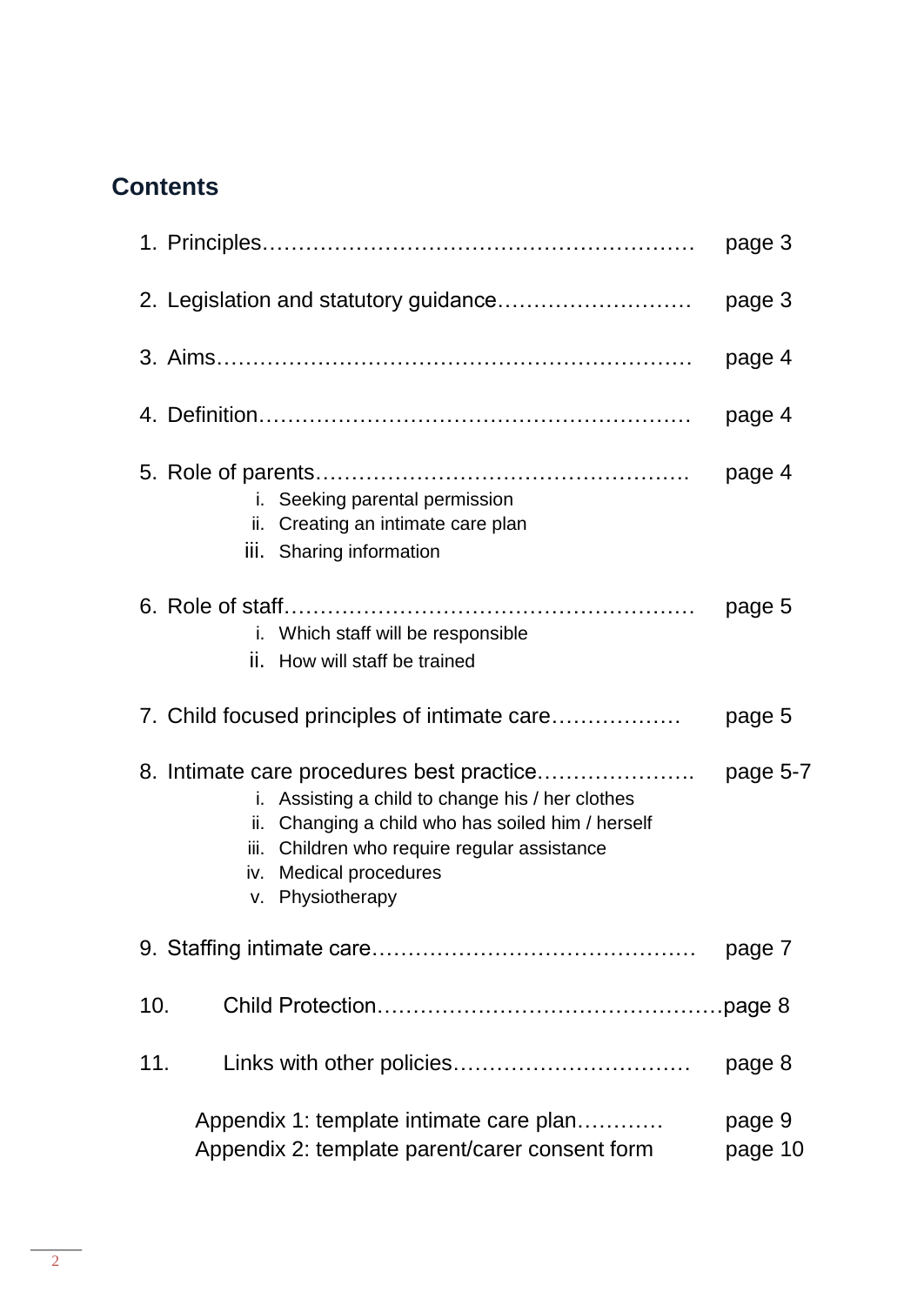# **1. Principles**

The Governing Body will act in accordance with Section 175 of the Education Act 2002 and the Government guidance 'Keeping children safe in education (2019) to safeguard and promote the welfare of children at this school.

This school takes seriously its responsibility to safeguard and promote the welfare of the children and young people in its care. Meeting a child's intimate care needs is one aspect of safeguarding. This Intimate Care Policy has been developed to safeguard children and staff. It applies to everyone involved in the intimate care of children.

The Governing Body recognises its duties and responsibilities in relation to the Equalities Act 2010 which requires that any child with an impairment that affects his/her ability to carry out dayto-day activities must not be discriminated against.

This intimate care policy should be read in conjunction with the schools' policies as below (or similarly named):

- o Safeguarding and child protection procedures and policy
- o KCSIE 2021
- o Staff Code of Conduct
- o 'Whistle-blowing' and allegations management policies
- o Health and Safety Policy and procedures
- o Special Educational Needs policy
- o Accessibility plan
- Supporting children with medical conditions

The Governing Body is committed to ensuring that all staff responsible for the intimate care of children will undertake their duties in a professional manner at all times. It is acknowledged that these adults are in a position of great trust.

We recognise that there is a need to treat all children with respect and dignity when intimate care is given. The child's welfare is of paramount importance and his/her experience of intimate and personal care should be a positive one. It is essential that every child is treated as an individual and that care is given gently and sensitively: no child should be attended to in a way that causes distress or pain.

Staff will work in close partnership with parent/carers and other professionals to share information and provide continuity of care.

Where children with complex and/or long-term health conditions have a health care plan in place, the plan should, where relevant, take into account the principles and best practice guidance in this intimate care policy.

All staff undertaking intimate care must be given appropriate training.

## **2. Legislation and statutory guidance**

This policy complies with [statutory safeguarding guidance](https://www.gov.uk/government/publications/keeping-children-safe-in-education--2)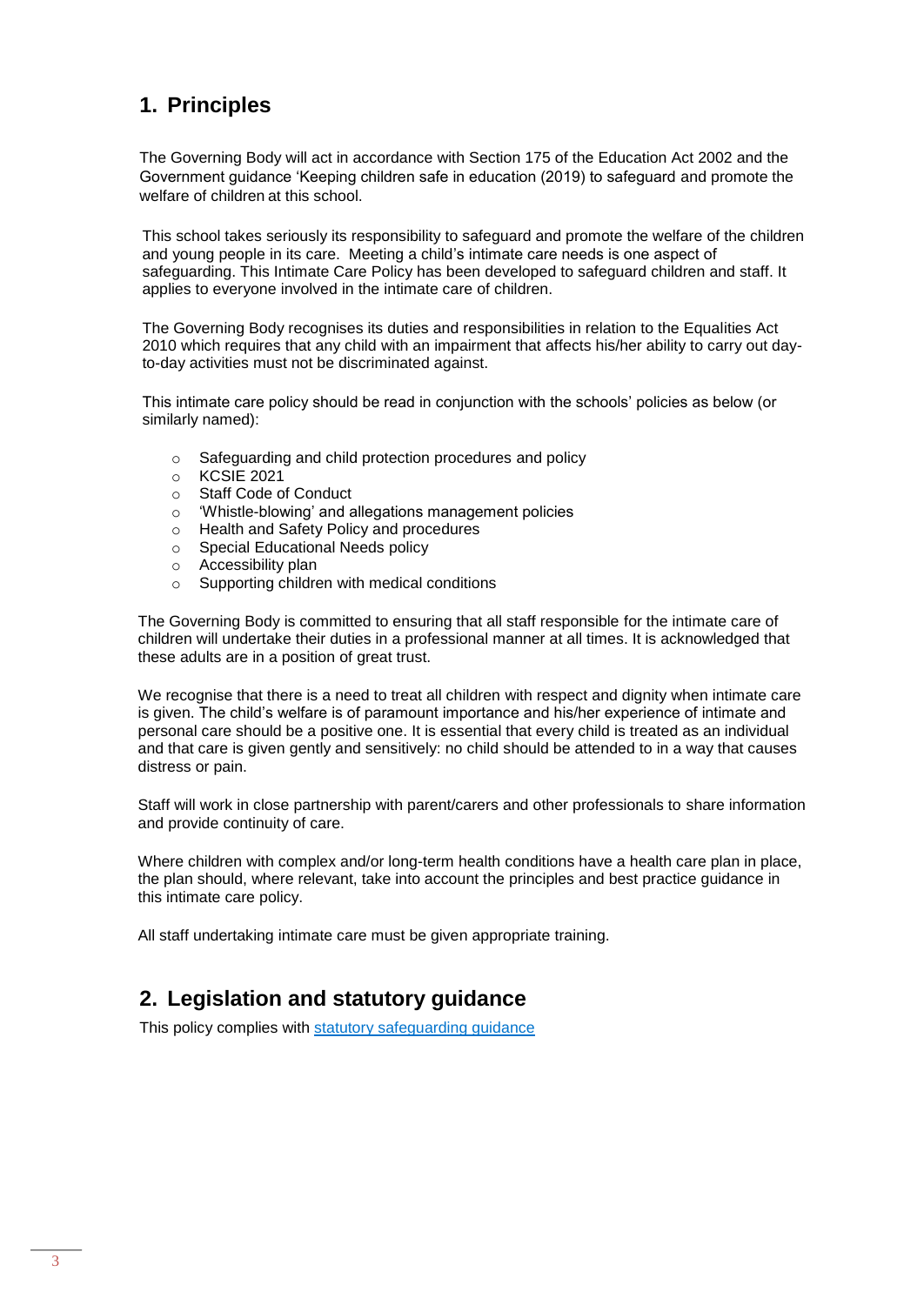## **3. Aims**

This policy aims to ensure that:

- o Intimate care is carried out properly by staff, in line with any agreed plans
- o The dignity, rights and wellbeing of children are safeguarded
- Children with intimate care difficulties are not discriminated against, in line with the Equalities Act 2010
- $\circ$  Parents/carers are assured that staff are knowledgeable about intimate care and that the needs of their children are taken into account
- $\circ$  Staff carrying out intimate care work do so within guidelines (i.e. health and safety, manual handling, safeguarding protocols awareness) that protect themselves and the children involved.

### **4. Definition**

Intimate care refers to any care which involves toileting, washing, changing, touching or carrying out an invasive procedure to children's intimate personal areas.

# **5. Role of parents/carers**

#### **5.1 Seeking parental permission**

For children who need routine or occasional intimate care (e.g. for toileting or toileting accidents), parents will be asked to sign a consent form.

For children whose needs are more complex or who need particular support outside of what's covered in the permission form (if used), an intimate care plan will be created in discussion with parents (see section 5.2 below).

Where there isn't an intimate care plan or parental consent for routine care in place, parental permission will be sought before performing any intimate care procedure.

If the school is unable to get in touch with parents and an intimate care procedure urgently needs to be carried out, the procedure will be carried out to ensure the child is comfortable, and the school will inform parents afterwards.

#### **5.2 Creating an intimate care plan**

Where an intimate care plan is required, it will be agreed in discussion between the school, parents, the child (when possible) and any relevant health professionals.

The school will work with parents/carers and take their preferences on board to make the process of intimate care as comfortable as possible, dealing with needs sensitively and appropriately.

Subject to their age and understanding, the preferences of the child will also be taken into account. If there's doubt whether the child is able to make an informed choice, their parents will be consulted.

The plan will be reviewed twice a year, even if no changes are necessary, and updated regularly, as well as whenever there are changes to a child's needs.

See appendix 1 for a blank template plan to see what this will cover.

#### **5.3 Sharing information**

The school will share information with parents/carers as needed to ensure a consistent approach. It will expect parents/carers to also share relevant information regarding any intimate matters as needed.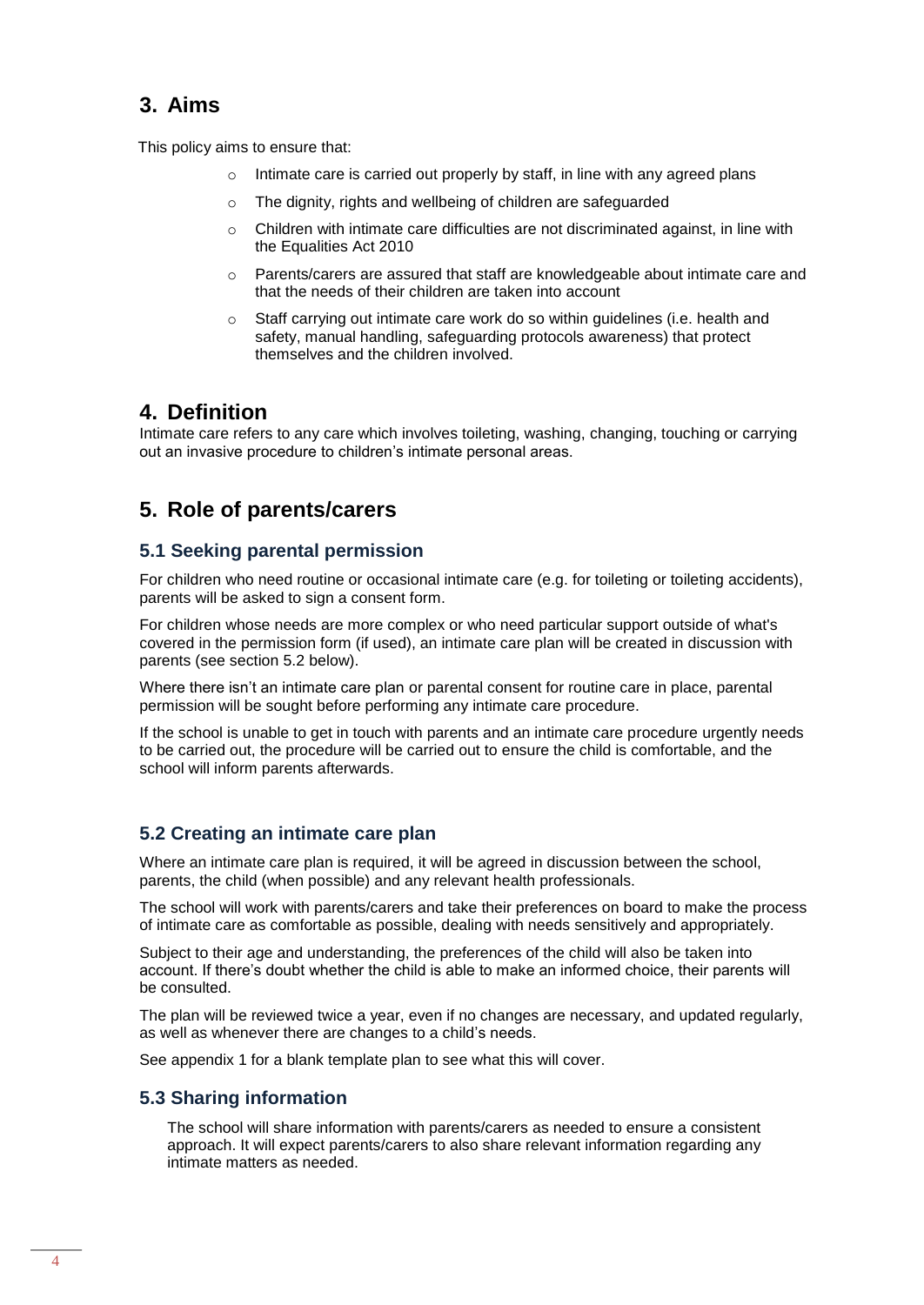## **6. Role of staff**

#### **6.1 Which staff will be responsible**

Any roles who may carry out intimate care will have this set out in their job description. This includes nursery nurses, class teachers, teaching and learning partners, school meals supervisory assistants, first aiders and members of staff from the school run after-school club (MASC).

No other staff members can be required to provide intimate care.

All staff at the school who carry out intimate care will have been subject to an enhanced Disclosure and Barring Service (DBS) with a barred list check before appointment, as well as other checks on their employment history.

#### **6.2 How staff will be trained**

Staff will receive:

- o Training in the specific types of intimate care they undertake
- o Regular safeguarding training
- $\circ$  If necessary, manual handling training that enables them to remain safe and for the child to have as much participation as is possible
- o They will be familiar with:
- $\circ$  The control measures set out in risk assessments carried out by the school
- o Hygiene and health and safety procedures, including those related to COVID-19
- o They will also be encouraged to seek further advice as needed.

## 7. **Child focused principles of intimate care**

The following are the fundamental principles upon which the policy and guidelines are based:

- o Every child has the right to be safe.
- o Every child has the right to personal privacy.
- o Every child has the right to be valued as an individual.
- o Every child has the right to be treated with dignity and respect.
- $\circ$  Every child has the right to be involved and consulted in their own intimate care to the best of their abilities.
- o Every child has the right to express their views on their own intimate care and to have such views taken into account.
- o Every child has the right to have levels of intimate care that are as consistent as possible.

## 8. **Intimate care procedures best practice**

#### **8.1 Assisting a child to change his/her clothes**

This is more common in our foundation stage. On occasions an individual child may require some assistance with changing if, for example, he / she has an accident at the toilet, gets wet outside, or has vomit on his / her clothes etc.

Staff will always encourage children to attempt undressing and dressing unaided. However, if assistance is required this will be given. Staff will always ensure that they have a colleague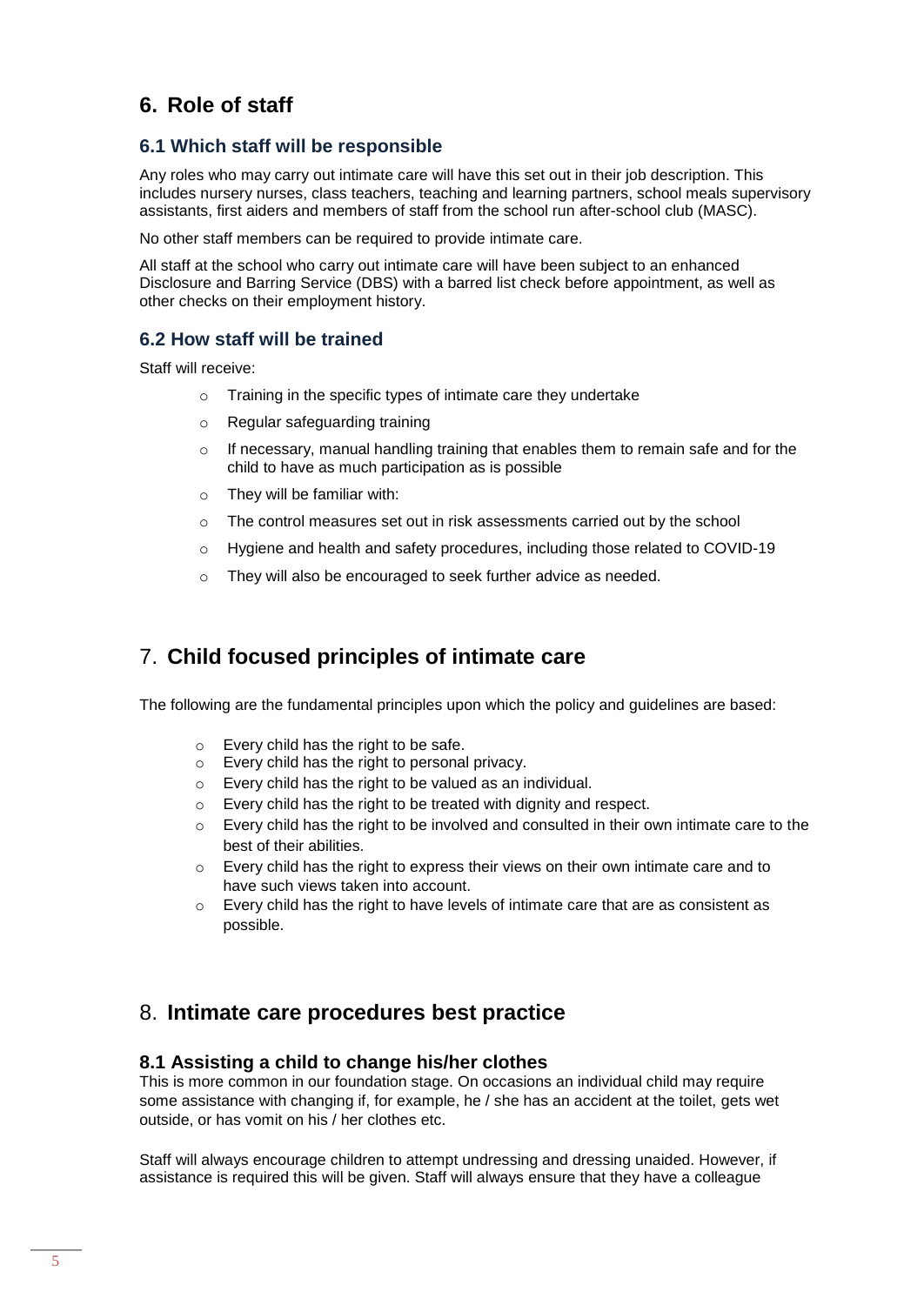nearby when supporting dressing/undressing and will always give the child the opportunity to change in private.

If staff are concerned in any way or a child is very distressed, then parents/carers will be asked if they can come to school to assist their child.

#### **8.2 Changing a child who has soiled him/herself**

If a child soils him/ herself in school a professional judgement has to be made as to whether it is appropriate to change the child in school, or request the parent/carer to collect the child for changing. In either circumstance the child's needs are paramount and he/she should be comforted and reassured throughout. The following guidelines outline our usual procedures but we will also seek to make age-appropriate and individual responses where needed.

The child will be given the opportunity to clean themselves and change his/her underwear in private. School will have a supply of wipes, clean underwear and spare uniform for this purpose.

If a child is not able to complete this task, school staff will attempt to contact the parents/carers to inform them of the situation and ask them to come to school to support their child's changing.

If the parents/carers is able to come to school within an appropriate time frame; the child will be accompanied and supported by a staff member until they arrive. This avoids any further distress and preserves dignity.

If the parents/carers cannot attend, the decision will be taken on the basis of loco-parentis and our duty of care to meet the needs of the child to change the child, the member of staff completing the care should advise another member of staff that they are changing the child.

Where a care plan is **not** in place, parents/carers will be informed the same day if their child has needed help with meeting intimate care needs (e.g. has had an 'accident' and wet or soiled him/herself). It is recommended practice that information on intimate care should be treated as confidential and communicated in person, by telephone or by sealed letter, not through the home/school diary.

#### **8.3 Children who require regular assistance**

Children who require regular assistance with intimate care have written individual health care plans or intimate care plans agreed by staff, parents/carers and any other professionals actively involved, such as school nurses or physiotherapists. The plan will be agreed at a meeting at which all key staff and the child will be present wherever possible/appropriate. Any historical concerns (such as past abuse) should be taken into account. The plan should be reviewed as necessary, but at least annually, and at any time of change of circumstances, e.g. for residential trips or staff changes (where the staff member concerned is providing intimate care). They should also take into account procedures for educational visits/day trips.

A record should be kept when a child requires assistance with intimate care; these can be brief but should, as a minimum, include full date, times and any comments such as changes in the child's behaviour. It should be clear who was present in every case. These records will be kept and made available to parents/carers on request. Enquiries have been made to see if we can include records on our Medical tracker system.

All children will be supported to achieve the highest level of autonomy that is possible given their age and abilities. Staff will encourage each individual child to do as much for his/herself as possible.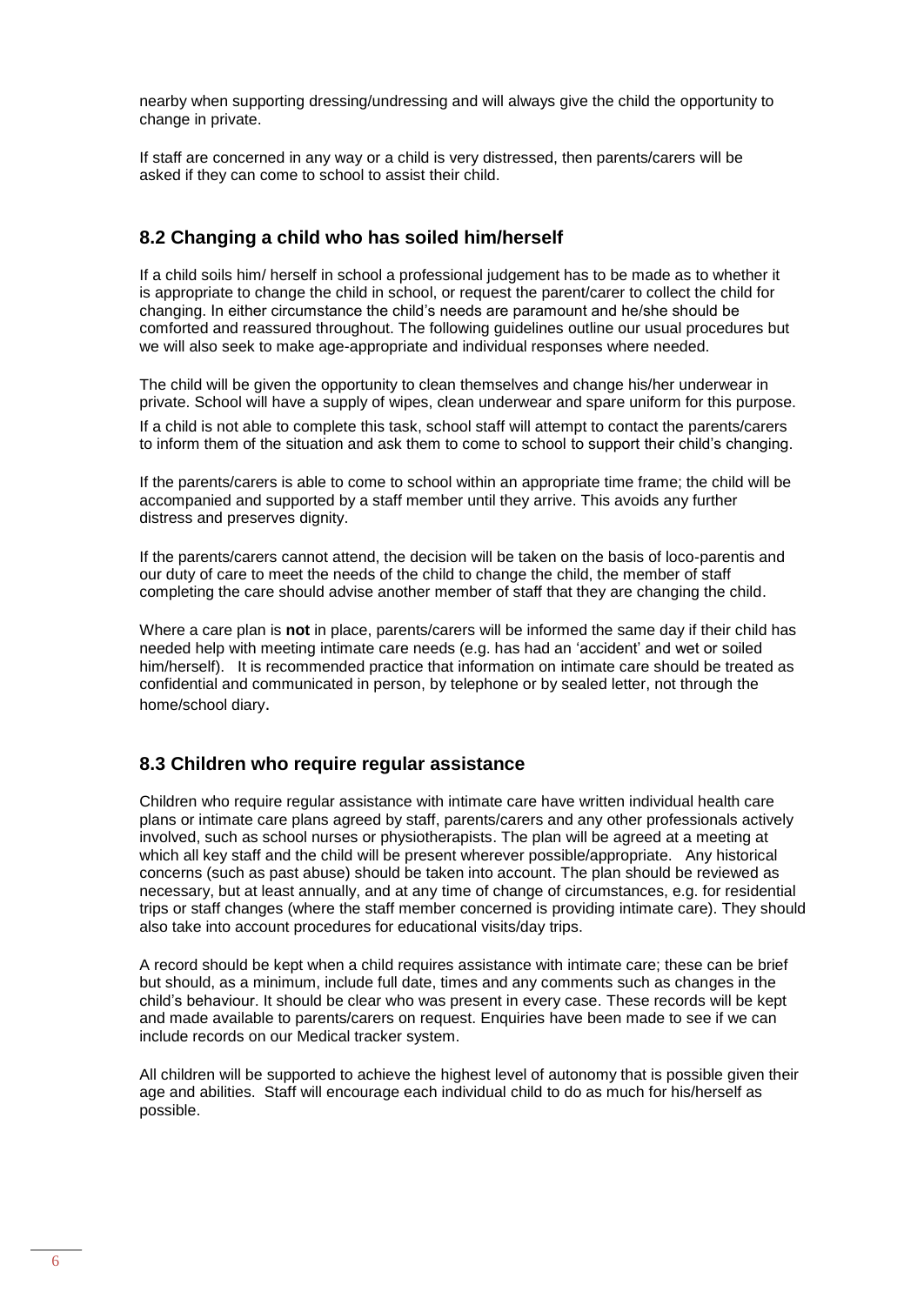#### **8.4 Medical Procedures**

Children who are disabled might require assistance with invasive or non-invasive medical procedures such as the administration of rectal medication, managing catheters or colostomy bags. These procedures will be discussed with parents/carers, documented in the health care plan and will only be carried out by staff who have been trained to do so by medical staff.

It is particularly important that these staff follow appropriate infection control guidelines and ensure that any medical items are disposed of correctly.

A written record will be kept in a format agreed by parents/carers and staff every time a child has an invasive medical procedure, e.g. support with catheter usage.

Any members of staff who administer first aid will be appropriately trained. If an examination of a child is required in an emergency aid situation another adult will be asked to be present, with due regard to the child's privacy and dignity.

#### **8.5 Physiotherapy**

Children who require physiotherapy whilst at school should have this carried out by a trained physiotherapist. If it is agreed in the EHCP that a member of the school staff should undertake part of the physiotherapy regime (such as assisting children with exercises), then the required technique must be demonstrated by the physiotherapist personally, written guidance given to the school staff and updated regularly. The physiotherapist should observe the member of staff applying the technique.

Under no circumstances should school staff devise and carry out their own exercises or physiotherapy programmes.

## 9. **Staffing intimate care**

Staff who provide intimate care are trained in personal care (e.g. health and safety training in moving and handling) according to the needs of the child. Staff should be fully aware of best practice regarding infection control, including the requirement to wear disposable gloves and aprons where appropriate. Staff will be supported to adapt their practice in relation to the needs of individual children.

Every child's right to privacy and modesty will be respected. Careful consideration will be given to each child's situation to determine who and how many carers might need to be present when s/he needs help with intimate care. SEN advice suggests that reducing the numbers of staff involved goes some way to preserving the child's privacy and dignity. Wherever possible, the child's wishes and feelings should be sought and taken into account.

An individual member of staff should inform another appropriate adult if they are going alone to assist a child with intimate care.

Adults who assist children with intimate care will be employees of the school, not students or volunteers, and therefore have the usual range of safer recruitment checks, including enhanced DBS checks.

Health & Safety guidelines must be adhered to regarding waste products, and the use of yellow clinical waste bins.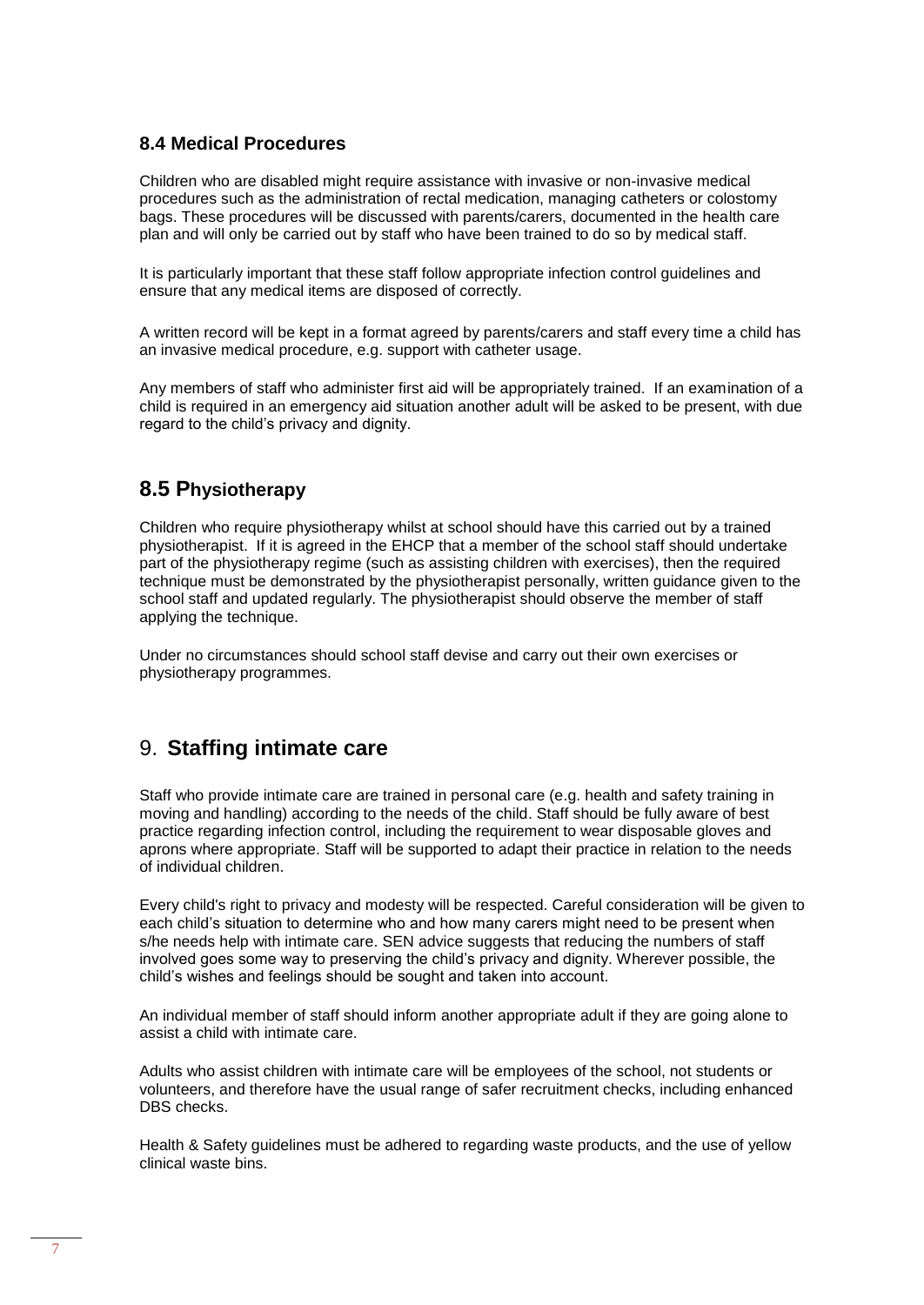No member of staff will carry a mobile phone, camera or similar device whilst providing intimate care.

Care plans must include specific information for those supporting children with bespoke medical needs.

# **10. Child Protection**

The Governors and staff at this school recognise that children with special needs and who are disabled are particularly vulnerable to all types of abuse.

From a child protection perspective, it is acknowledged that intimate care involves risks for children and adults as it may involve staff touching private parts of a child's body. In this school best practice will be promoted and all adults (including those who are involved in intimate care and others in the vicinity) will be encouraged to be vigilant at all times, to seek advice where relevant and take account of safer working practice.

Where appropriate, children will be taught personal safety skills carefully matched to their level of development and understanding.

If a member of staff has any concerns about physical changes in a child's presentation, e.g. unexplained marks, bruises, etc. s/he will immediately report concerns to the Designated Safeguarding Lead or Headteacher. A clear written record of the concern will be completed and the school's child protection procedures followed.

If a child, or any other person, makes an allegation against an adult working at the school this should be reported to the Headteacher (or to the Chair of Governors if the concern is about the Headteacher) who will consult the Local Authority Designated Officer in accordance with the school's policy. The responsibility for intimate care of that child will be given to another member of staff as quickly as possible and the allegation will be investigated according to the school's safeguarding procedures.

Similarly, any adult who has concerns about the conduct of a colleague at the school or about any improper practice will report this to the Headteacher or to the Chair of Governors, in accordance with the child protection procedures and 'whistle-blowing' policy.

If a child is hurt accidentally or there is an issue when carrying out the procedure, the staff member will report the incident immediately to the Headteacher or Assistant Headteacher.

## **11. Links with other policies**

This policy links to the following policies and procedures:

- > Accessibility Plan
- Child Protection and Safeguarding
- COVID-19 Risk Assessment if appropriate
- > Health and Safety
- Special Educational Needs and Disability
- Supporting Children with Medical Conditions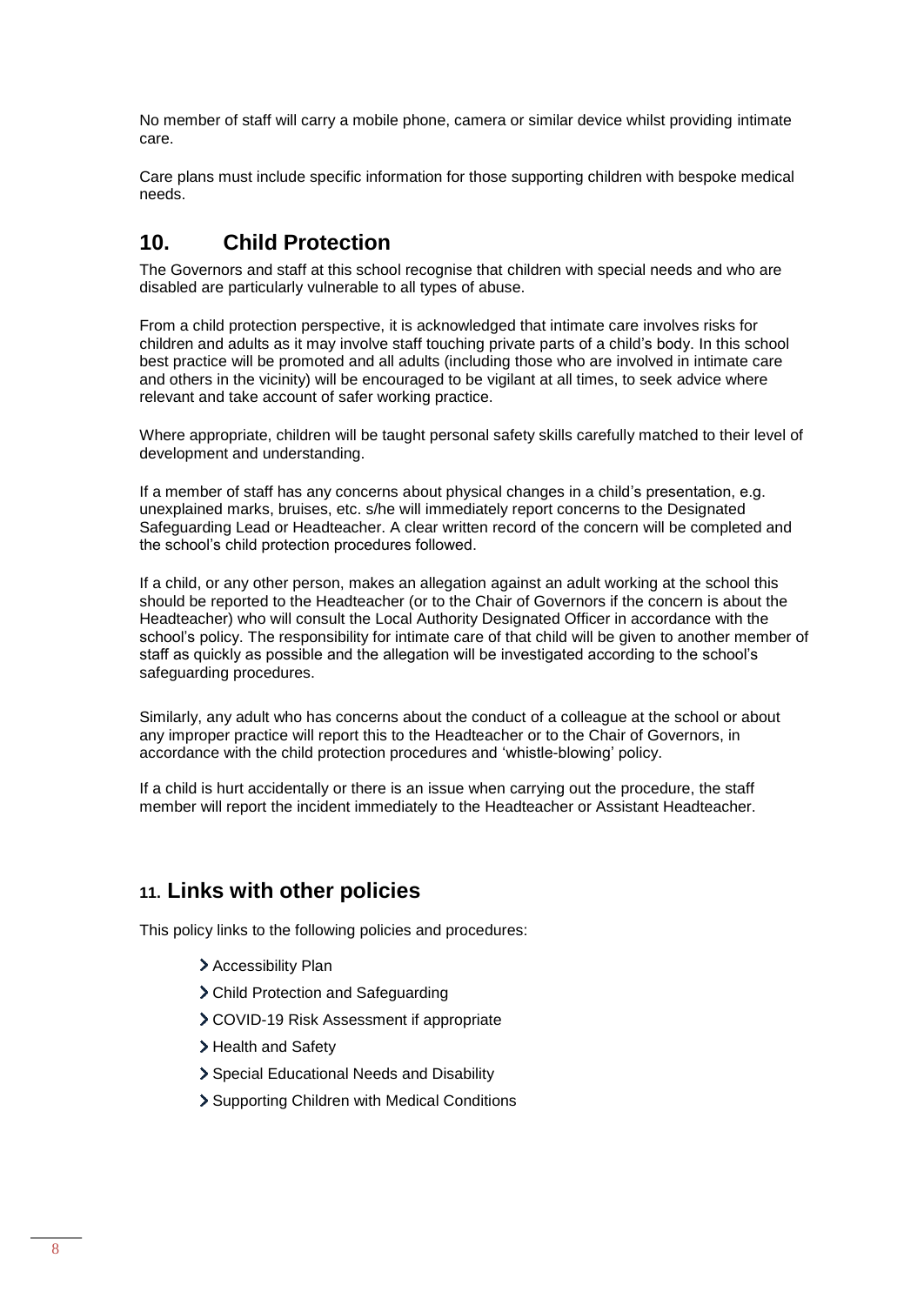# **Appendix 1: template intimate care plan**

| PARENTS/CARERS                                                                                                        |  |
|-----------------------------------------------------------------------------------------------------------------------|--|
| Name of child                                                                                                         |  |
| Type of intimate care needed                                                                                          |  |
| How often care will be given                                                                                          |  |
| What training staff will be given                                                                                     |  |
| Where care will take place                                                                                            |  |
| What resources and equipment will be used,<br>and who will provide them                                               |  |
| How procedures will differ if taking place on a<br>trip or outing                                                     |  |
| Name of senior member of staff responsible<br>for ensuring care is carried out according to<br>the intimate care plan |  |
| Name of parent or carer                                                                                               |  |
| Relationship to child                                                                                                 |  |
| Signature of parent or carer                                                                                          |  |
| Date                                                                                                                  |  |
| <b>CHILD</b>                                                                                                          |  |
| How many members of staff would you like to<br>help?                                                                  |  |
| Do you mind having a chat when you are<br>being changed or washed?                                                    |  |
| Signature of child                                                                                                    |  |
| Date                                                                                                                  |  |

This plan will be reviewed twice a year.

Next review date:

To be reviewed by: